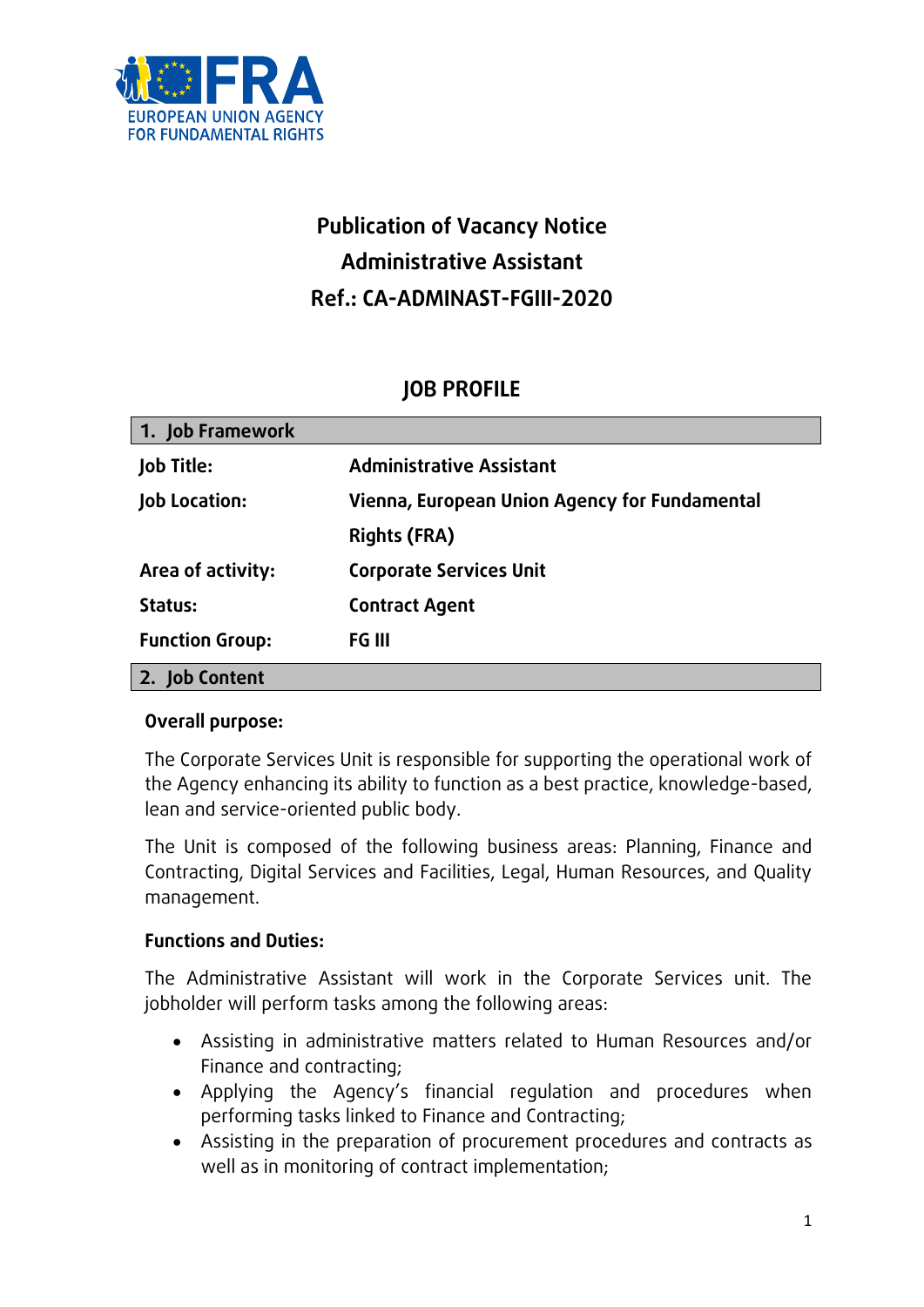

- Assisting in matters related to Human Resources including recruitment, staff development and rights and obligations, in accordance with the Staff Regulation provisions;
- Acting as financial actor on commitments, payments and recovery orders for budget lines as required in accordance with the financial rules and assist in the budgetary preparation and execution;
- Entering data for legal entities and bank accounts;
- Drafting documents, preparing and sending external communications;
- Providing overall administrative support and assistance in daily matters where requested;
- Maintaining physical and electronic documents and databases;
- Any other administrative tasks upon request from the Head of Unit.

## **JOB REQUIREMENTS**

#### **3. Qualifications and experience required**

### **A. Eligibility criteria**

Candidates will be considered for the selection phase on the basis of the following criteria to be fulfilled by the deadline for applications:

(a) a level of post-secondary education attested by a diploma<sup>1</sup> and after having obtained the diploma appropriate professional experience of at least one year

#### OR

a level of a secondary education attested by a diploma giving access to post- secondary education and, after having obtained the diploma, appropriate professional experience of at least four years;

(b) Thorough knowledge of one of the official languages of the European Union and a satisfactory<sup>2</sup> knowledge of another of the EU official

**<sup>.</sup>** <sup>1</sup> Only diplomas and certificates that have been awarded in EU Member States or that are the subject of equivalence certificates issued by authorities in the said Member States shall be taken into consideration. In the case that an equivalence certificate was issued, this should as well have been done by the deadline for application.  $2$  The level of knowledge considered satisfactory for the second language is B2. Please refer to

<http://europass.cedefop.europa.eu/en/resources/european-language-levels-cefr>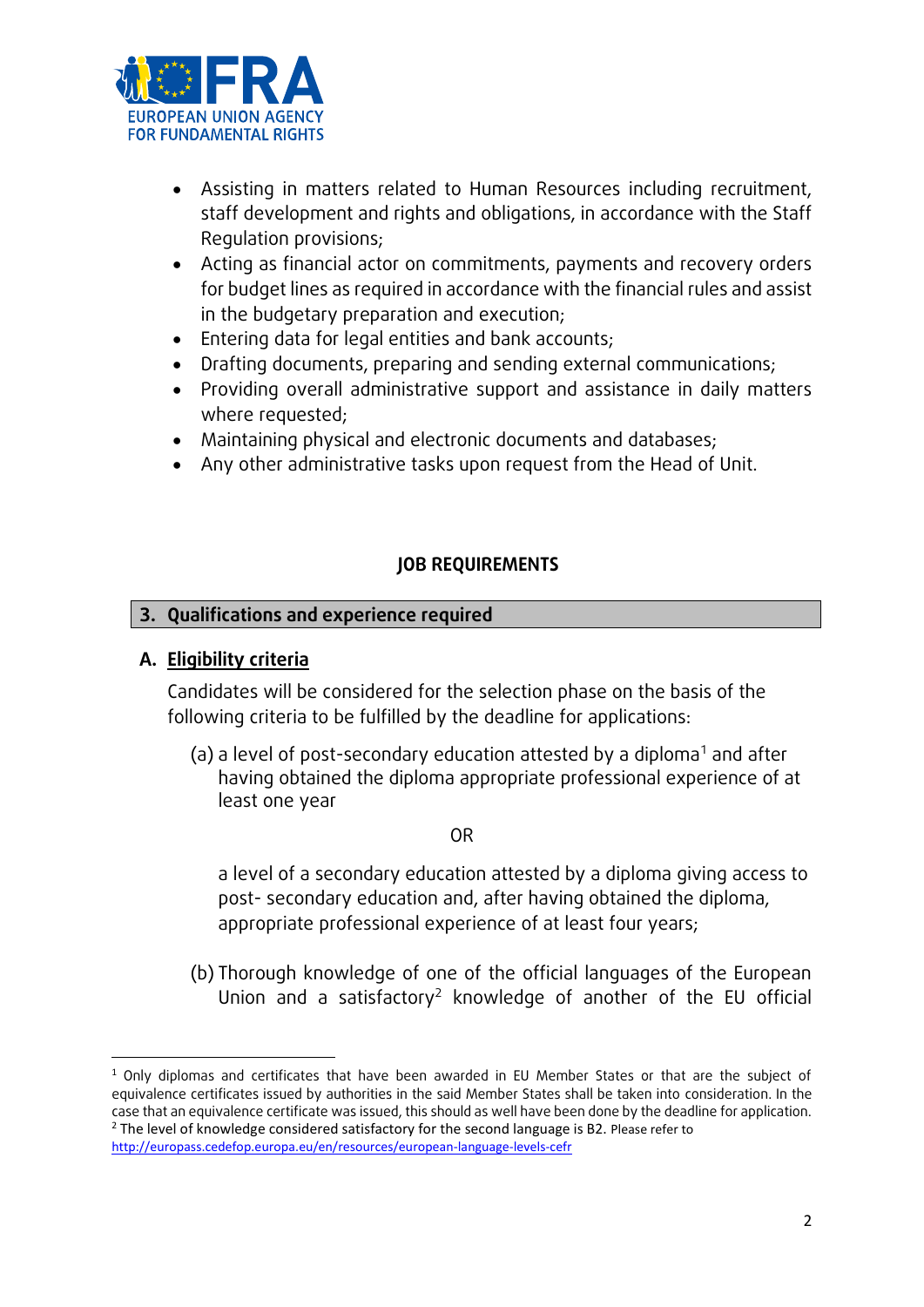

languages to the extent necessary for the performance of the duties pertaining to the post;

Furthermore, in order to be eligible candidates must:

- Be a citizen of one of the Member States of the European Union;
- Be entitled to his/her full rights as a citizen<sup>3</sup>;
- Have fulfilled any obligations imposed on them by the laws on military service;
- $\bullet$  Be physically fit to perform the duties linked to the post<sup>4</sup>.

# **B. Selection criteria**

Candidates selected on the basis of the above eligibility criteria will then be evaluated according to the following selection criteria, which must be clearly specified in the applicant's Europass CV.

## **Essential**

- Minimum of four years working experience relevant to the items listed under section "Functions and Duties";
- Sound relevant professional experience in applying financial rules and procedures when processing financial transactions and/or experience in Human Resources in the areas of recruitment, training or staff rights and obligations;
- Experience in drafting administrative notes and reports for internal and external stakeholders;
- Very good command of oral and written English (at least B2 level)
- Sound experience of Microsoft Office suite including MS WORD, EXCEL, POWERPOINT and OUTLOOK;
- Experience in the use of financial system and/or human resources IT tools.
- Service oriented, flexible and with ability to work effectively within a multicultural team;
- Strong analytical skills, accuracy and attention to detail.

# **Advantageous**

**<sup>.</sup>** <sup>3</sup> Prior to appointment, successful applicants will be required to produce an official document showing that they do not have any criminal record.

<sup>4</sup> Before being engaged, a member of the contract staff shall be medically examined in order that the Agency may be satisfied that he/she fulfils the requirements of Article 83 of the Conditions of Employment of Other Servants of the European Communities.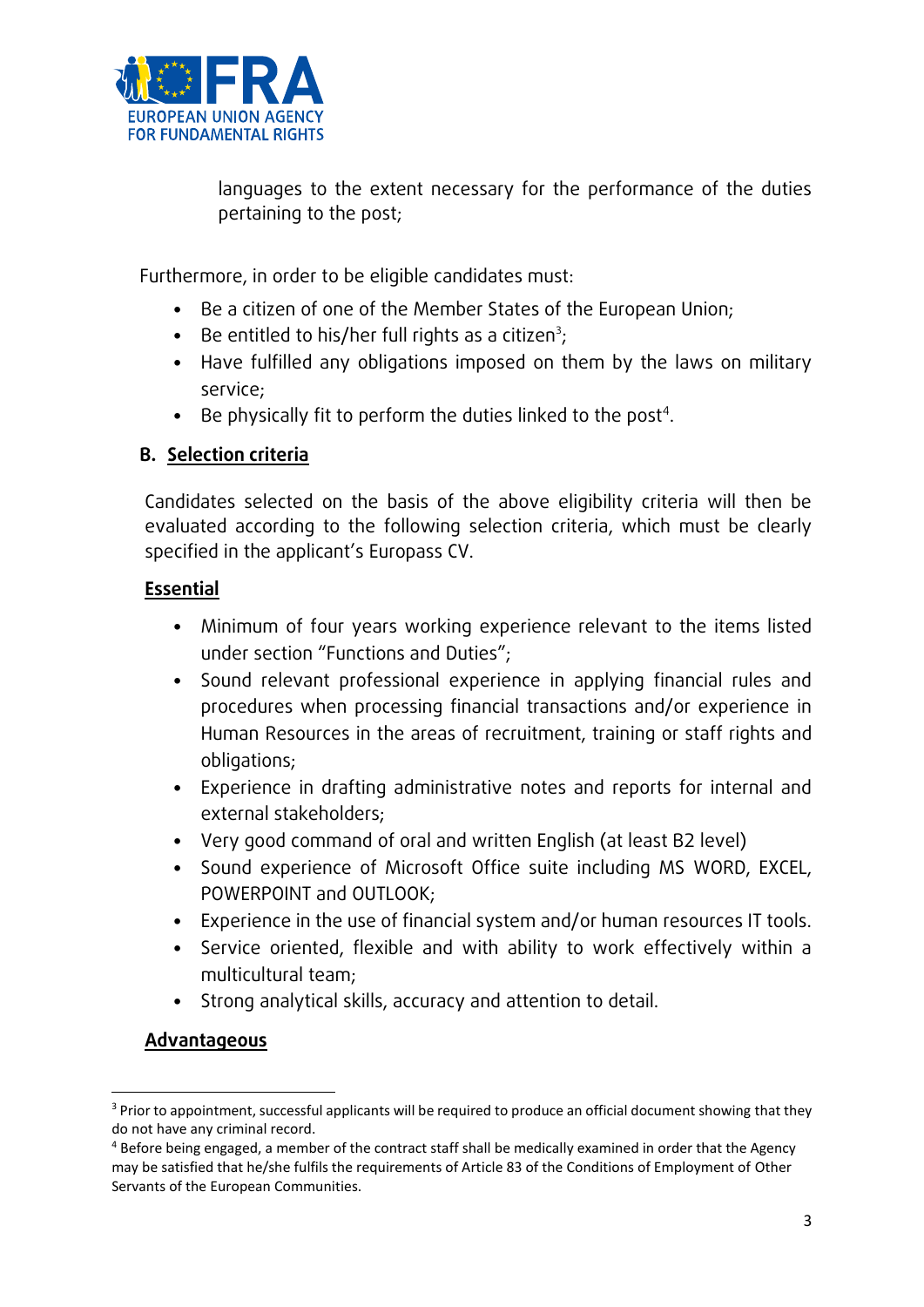

The following characteristics will be considered as additional assets:

- Work experience in a multicultural/multilingual environment;
- Very good knowledge of IT tools used for document management like Microsoft SharePoint.

## **SUBMISSION OF APPLICATIONS**

Candidates are requested to submit their application electronically through the Agency's website: [www.fra.europa.eu.](http://www.fra.europa.eu/)

**Only** online applications will be accepted.

An application will be deemed admissible only if it includes:

- a **CV in [Europass format](http://europass.cedefop.europa.eu/en/documents/curriculum-vitae/templates-instructions)** (other formats will not be considered);
- a **motivation letter** (preferably no more than one page);
- a fully filled in **eligibility and selection criteria grid**.

Information concerning the status of the selection procedure can be found at the following address: [http://fra.europa.eu/en/about-fra/recruitment/vacancies.](http://fra.europa.eu/en/about-fra/recruitment/vacancies)

## **DEADLINE**

Applications must be sent no later than **10/02/2020 at 13:00** (Vienna Local time).

**Please note that due to the large number of applications we receive, the system may face problems in processing such amounts of data when reaching the deadline for submission of applications. We therefore advise to apply well ahead of the deadline.** 

In case you experience technical problems during your application please contact, within the above mentioned deadline, the e-mail address below providing an explanation of the issue: [recruitment@fra.europa.eu](mailto:recruitment@fra.europa.eu)

## **EQUAL OPPORTUNITIES**

FRA urges anyone meeting the eligibility criteria and interested in the position to apply. FRA is an equal opportunities employer and encourages applications without distinction on the basis of gender, colour, racial, ethnic or social origin, genetic features, language, religion or belief, political or any other opinion, membership of a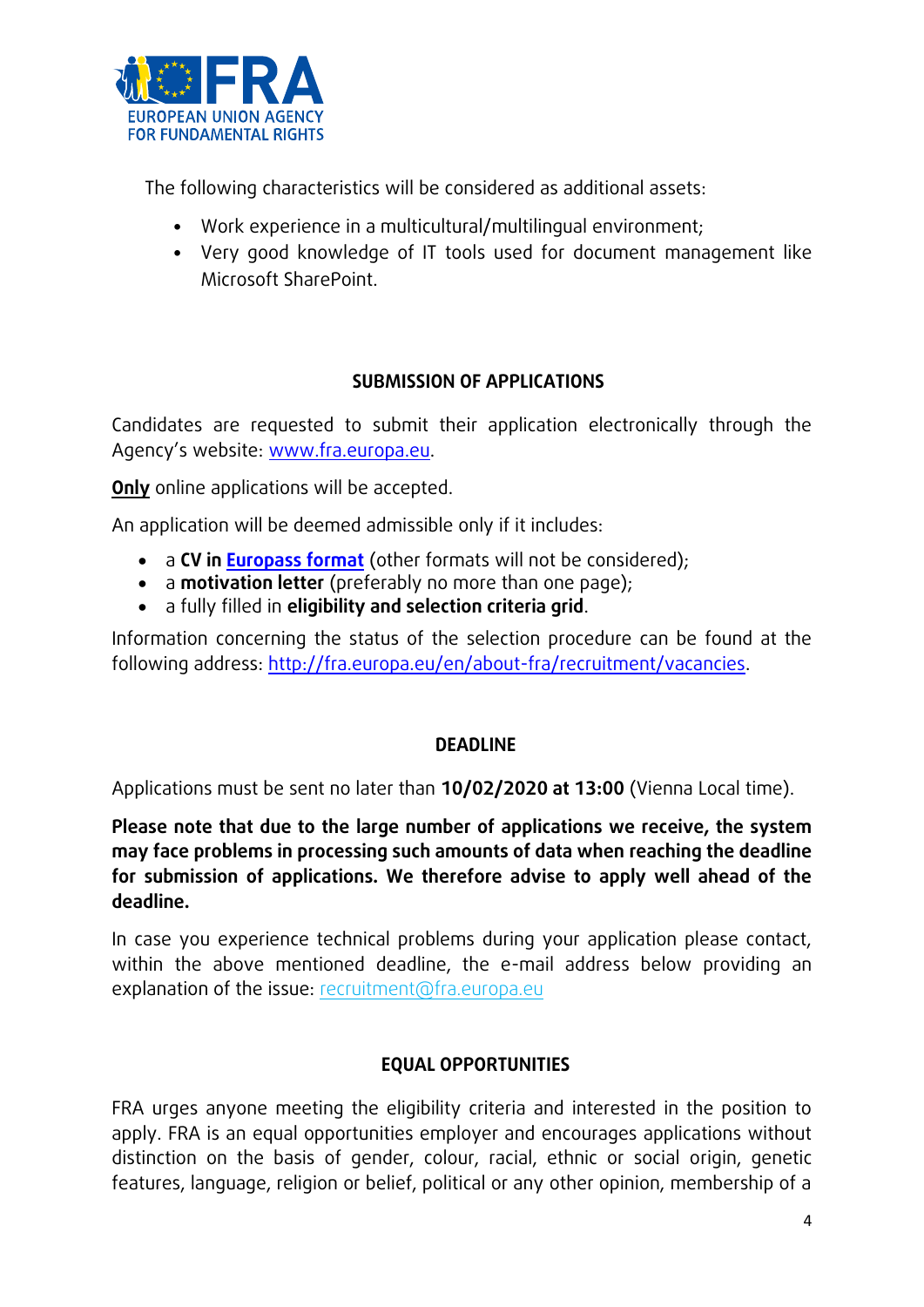

national minority, property, birth, disability, nationality, age, sexual orientation or gender identity.

FRA encourages candidates with disabilities to apply. If you consider yourself to have a physical, mental, intellectual or sensory disability, please tick the appropriate box on the on-line application form and indicate any adjustments or arrangements, relating to your disability, so FRA can ensure your full and equal participation in the interview and tests.

## **SELECTION PROCEDURE**

A Selection Committee is nominated by the Appointing Authority of FRA.

Eligibility of candidates will be assessed according to compliance with all formal requirements by the closing date for the submission of applications (see section 3.A Eligibility criteria).

Only the applications of eligible candidates will be evaluated in accordance with the selection criteria as specified in the publication notice (see section 3.B). **The Agency will invite for an interview the top 8 candidates among those who have obtained at least 60%.** The interview will mainly be held in English and the candidates will undergo a written test in English. The interview will take place in Vienna (Austria), where the Agency has its seat and where the place of employment is.

Candidates invited to an interview will be requested to submit, on the day of the interview, a non-certified copy of their diploma(s) and evidence of their professional experience, clearly indicating the length and nature of their experience and whether full time or part time work. Prior to contract signature, the successful candidate/s will be requested to provide FRA with original or certified copies of all relevant documents proving the eligibility requirements.

Successful candidates will be included on a reserve list drawn up by the Selection Committee. This reserve list will be proposed to the Appointing Authority of FRA. The Appointing Authority will decide on the establishment on the reserve list. This reserve list will be valid for 12 months from the date of its establishment (the validity of the reserve list may be extended). The reserve list may be used for future recruitment, should vacancies arise. Each candidate will be informed by letter whether or not he/she has been placed on the reserve list. Candidates should note that inclusion on a reserve list does not guarantee recruitment.

On the basis of the adopted reserve list, the Appointing Authority of FRA may offer a contract of engagement.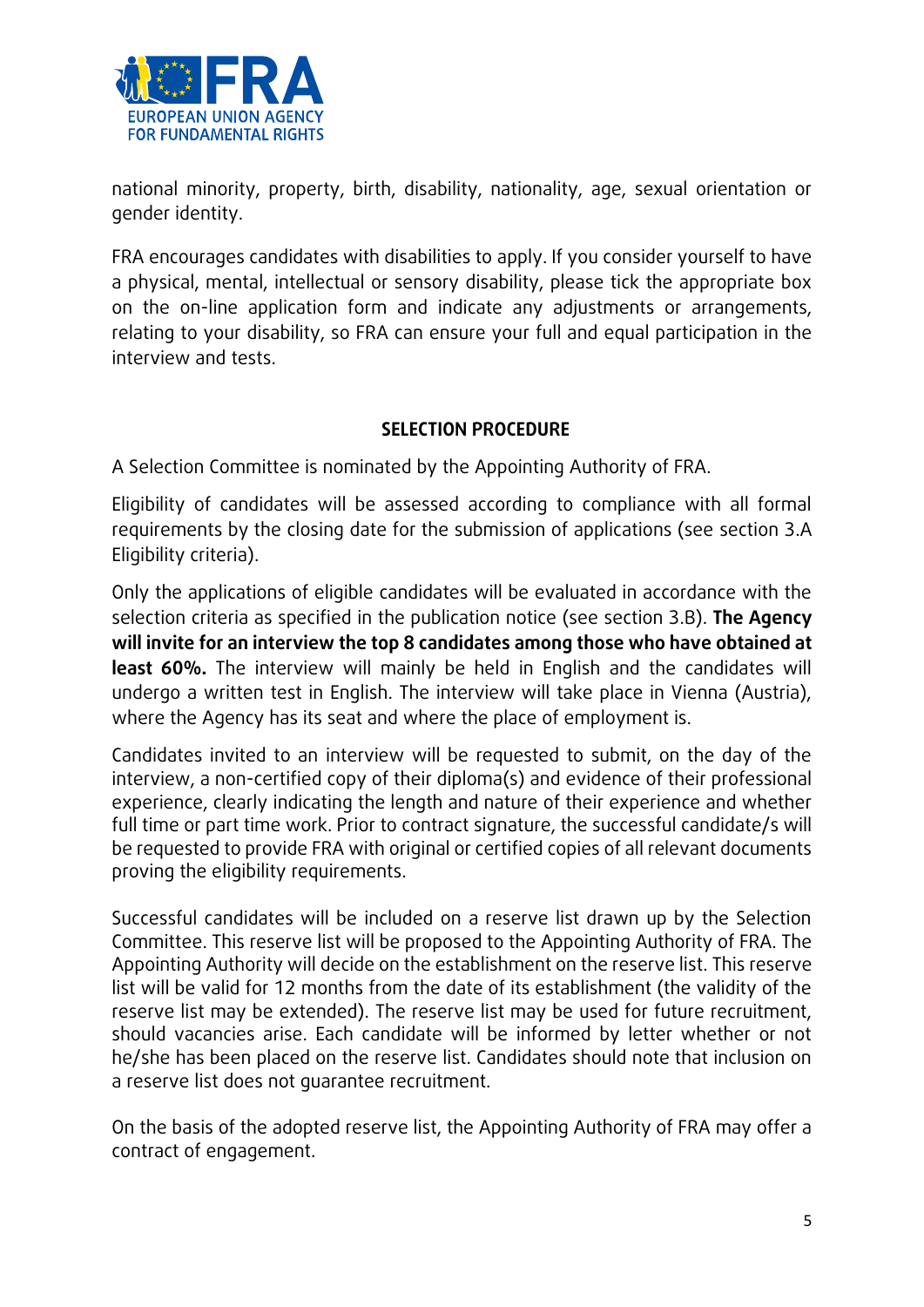

Please note that the Selection Committee's work and deliberations are strictly confidential and that any contact with its members is strictly forbidden.

Due to the large volume of applications, **the Agency regrets that only candidates selected for the interviews will be contacted**. Applicants are invited to follow the recruitment process on the FRA website.

## **ENGAGEMENT AND CONDITIONS OF EMPLOYMENT**

A contract will be offered as a member of the contract staff pursuant to Article 3(a) of the Conditions of Employment of Other Servants of the European Union for a fixed period of 2 years. The contract may be renewed.

The successful candidate will be recruited in Function Group III. The grade (8, 9 or 10) will be determined in accordance with the number of years of experience of the successful candidate (i.e. professional experience of up to 5 years for grade 8; professional experience of more than 5 years for grade 9 and professional experience of more than 15 years for grade 9). The basic salary for grades 8, 9 and 10 are respectively € 2758,47, € 3121,03 and € 3531,25.

In addition to the basic salary, **staff members may be entitled to various allowances, in particular a household allowance, expatriation allowance (16% of basic salary + household allowance), dependent child allowance and education allowance**. The salary is subject to a Union tax deducted at source and it is exempt of national taxation.

FRA also offers a comprehensive **welfare package** including pension scheme, medical, accident and occupational disease insurance coverage, unemployment and invalidity allowance and travel insurance.

Moreover, FRA offers different opportunities of **schooling services** through service level agreements with international schools and pre-school establishments, and has introduced policies on **teleworking and flexitime** in its attempt to reconcile work and private life.

Under certain circumstances, in particular where staff members are obliged to change their place of residence in order to take up employment, the Agency may also reimburse various expenses incurred on recruitment, notably removal expenses.

Additional information on Contract Agents can be obtained from the web site of the European Commission at the following address:

[http://ec.europa.eu/civil\\_service/job/contract/index\\_en.htm.](http://ec.europa.eu/civil_service/job/contract/index_en.htm)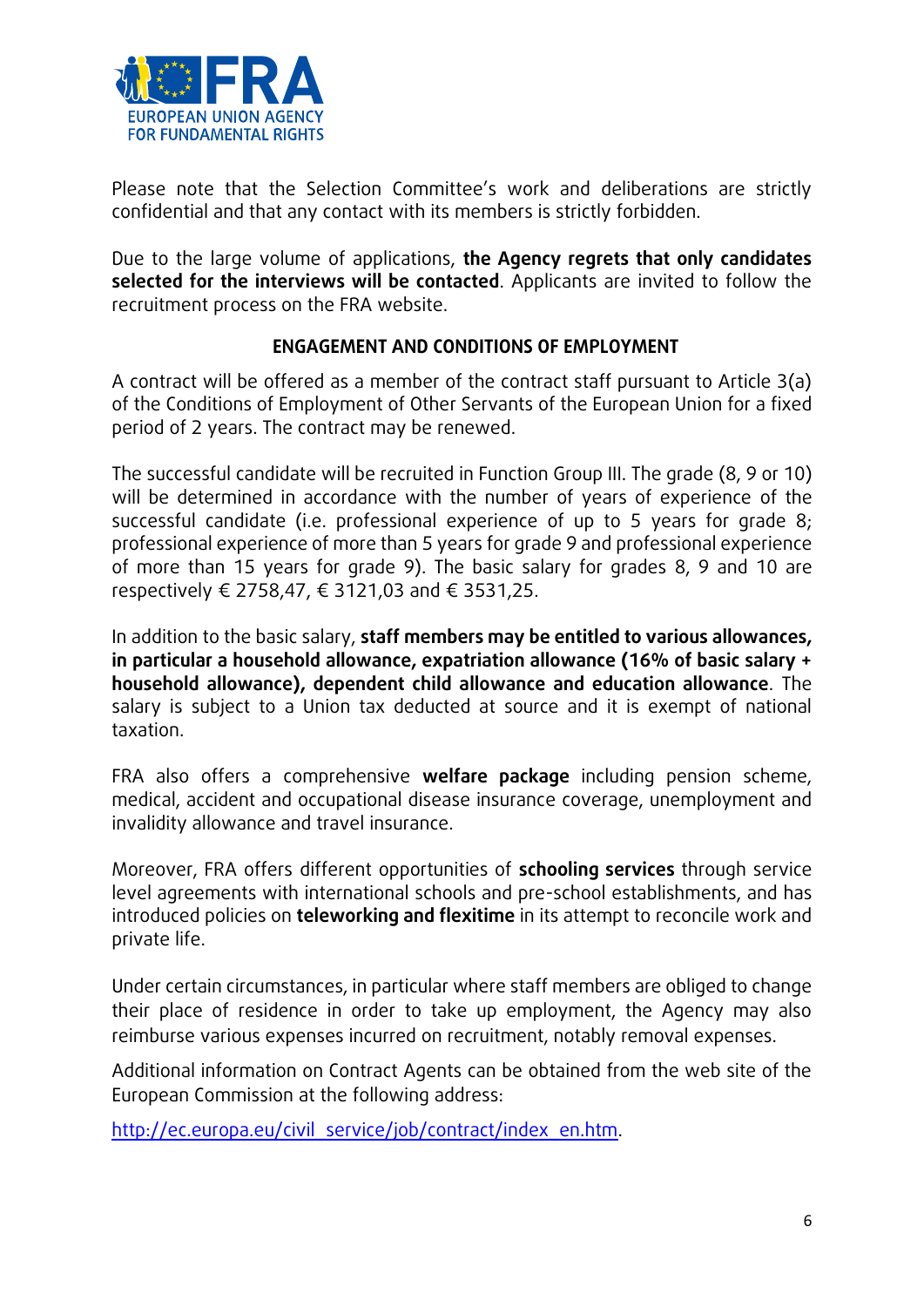

For any further information on the contractual and working conditions please refer to the Staff Regulations of Officials and the Conditions of Employment of other Servants of the European Union which is accessible at the following address:

[http://eurlex.europa.eu/LexUriServ/LexUriServ.do?uri=CONSLEG:1962R0031:20140](http://eur-lex.europa.eu/LexUriServ/LexUriServ.do?uri=CONSLEG:1962R0031:20140101:EN:PDF) [101:EN:PDF.](http://eur-lex.europa.eu/LexUriServ/LexUriServ.do?uri=CONSLEG:1962R0031:20140101:EN:PDF)

## **DATA PROTECTION**

Personal data shall be processed solely for the purpose of the selection procedure.

Please note that FRA will not return applications to candidates. The personal information FRA requests from applicants will be processed in line with Regulation (EC) N 1725/2018 of the European Parliament and of the Council of 21 November 2018 on the protection of natural persons with regard to the processing of personal data by the Union institutions, bodies, offices and agencies and on the free movement of such data. This applies in particular to the confidentiality and security of such data.

Should the candidate have any query concerning the processing of his/her personal data, he/she shall address them to the following address: [recruitment@fra.europa.eu.](mailto:recruitment@fra.europa.eu)

For further information with regard to the processing of personal data, please see [FRA's Privacy Statement.](http://fra.europa.eu/sites/default/files/fra_uploads/618-Privacy-statement.pdf)

## **APPEAL PROCEDURES**

If a candidate considers that he/she has been adversely affected by a particular decision, he/she can lodge a complaint under Article 90(2) of the Staff Regulations of Officials of the European Union and Conditions of employment of other servants of the European Union, at the following address:

#### **The Director**

European Union Agency for Fundamental Rights Schwarzenbergplatz 11 A-1040 Vienna Austria

The complaint must be lodged within 3 months. The time limit for initiating this type of procedure start to run from the time the completion of the selection procedure is published on the website at the following link:

<http://fra.europa.eu/en/about-fra/recruitment/vacancies>